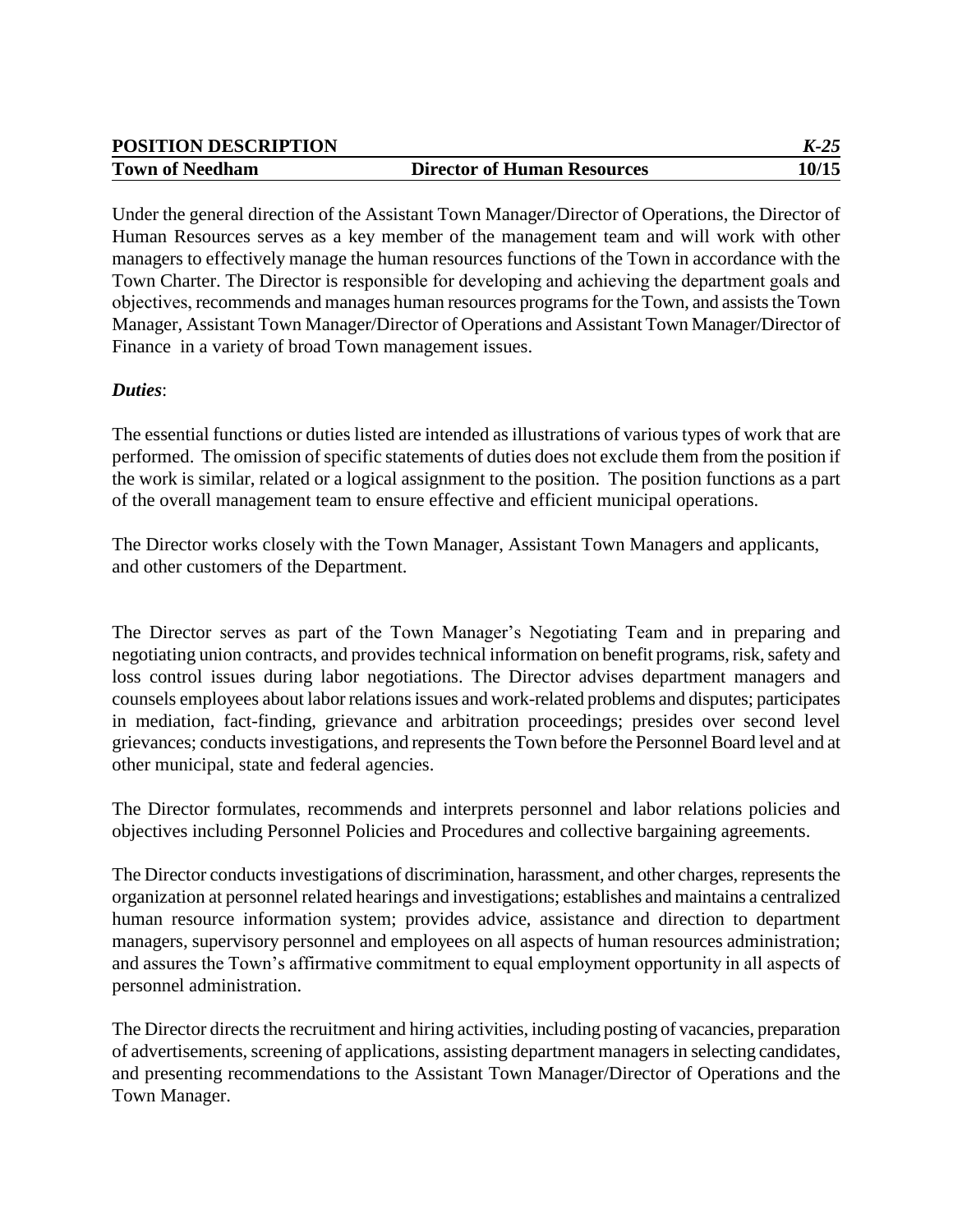The Director manages a variety of employee programs to achieve and maintain position requirements (CDL, Water Technician, Pesticide licenses, etc.), to assure effective efficient job performance and legal compliance (drug and alcohol testing, performance evaluation system, etc.), and to assure service and assistance for those in need (EAP program, etc.) The Director develops and implements training and development programs for employees at all levels.

The Director oversees the administration of compensation policies and practices as delegated by the Town Manager/designee and advised by the Personnel Board in accordance with collective bargaining agreements, Town Charter, and federal and state statutes; manages the performance and merit pay programs in accordance with established guidelines and policies; reviews/revises human resources policies and procedures to meet all legal requirements; makes recommendations to the Assistant Town Manager/Director of Operations and to the Town Manager for new policies and procedures; serves as an organizational resource for departments; oversees maintenance of all personnel and medical records; conducts area wage and salary surveys; receives and evaluates requests for position reclassifications; and recommends related wage, salary and reclassification actions.

The Director oversees and/or coordinates Town and School employee benefits programs and issues, including health and life insurance, Workers Compensation, public safety injury management, unemployment and other employee benefit programs; prepares the annual benefits budget; and serves as the Town's representative to employee benefit/insurance joint purchasing groups' boards and the HIPAA Compliance Officer.

The Director prepares employee separation notices and related documentation; supervises staff of the department; develops, recommends and administers departmental budgets; authorizes departmental expenditures; establishes and oversees departmental procedures, attends Personnel Board and Board of Selectmen meetings to advise the Boards on human resources matters and labor relations and serves as a staff to the Personnel Board.

The Director serves as the liaison with the Civil Service officials, and assures compliance with state rules and regulations; and represents the Town in cases or matters of disagreement.

The Director attends meetings of professional and civic groups, and serves on relevant boards and committees as assigned and performs other related duties as assigned.

# *Basic Knowledge:*

Duties require extensive knowledge of municipal personnel practices, labor relations, and public/government administration equivalent to four years of college. Masters degree in public or personnel administration or related field preferred.